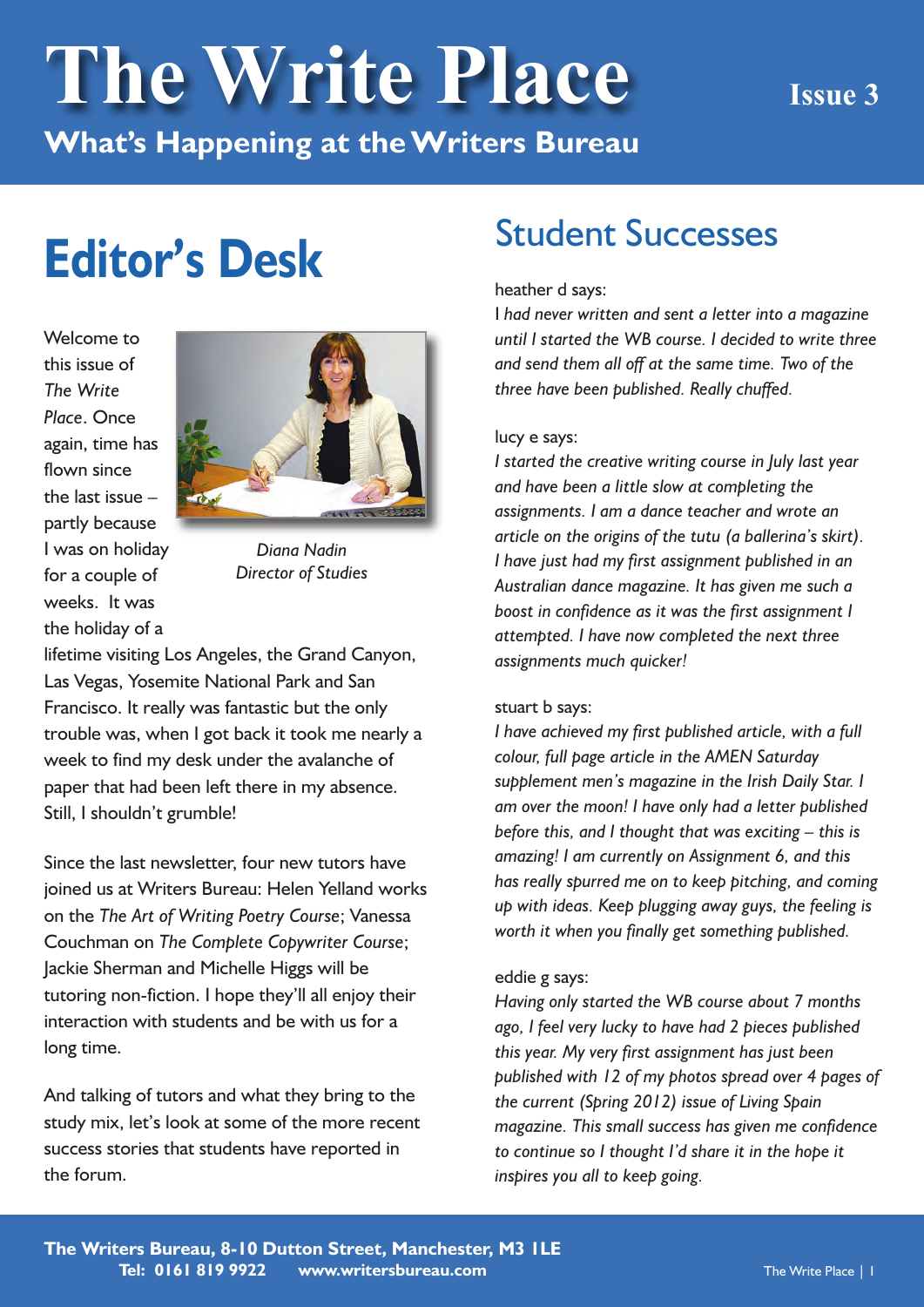### **Five Minute Interview**

#### scott a says:

*I recently entered the piece I had previously written for Assignment 1 for the "Just Back" weekly travel writing competition in the Daily Telegraph and was delighted when it was selected as this week's winner! My article appeared in the paper this weekend and I won £200 in the currency of my choice. I really didn't expect the course to pay dividends quite so early on but am thrilled that it has. I am also sending off the piece I did for Assignment 2 tomorrow, to another magazine, so fingers crossed!*

#### **And a great follow-up from Scott that raises an interesting question:**

*I'm once again chuffed as – following my success in the Daily Telegraph's "Just back" competition – the article I wrote for assignment 2 ("Letters from the Solomon Islands")will be going into print in Best of British magazine within the next few months. It looks like I will only be getting £20 for this but feel that getting my article printed is the main thing. The question I have is, at what point should a new writer register self-employed? Surely, it is not necessary after selling your first piece for £20, is it? But where should you draw the line? Don't get me wrong – I'm excited about being able to do this as I will feel like a "proper" writer, but surely you should only do this when you've made sufficient earnings from your writing...? Also, I have to admit, I find the whole business/accounts/tax thing a bit scary! Any advice or thoughts would be very welcome.*

Whether you are already in employment and have used up your tax-free personal allowance or are currently not working, you should still contact HM Revenue and Customs as soon as you sell your first article or story. They will then be aware of the fact so that if your income from writing suddenly increases you can't be accused of trying to avoid tax. But they won't tax your income until you have used up your tax-free personal allowance – currently £8105 for the 2012/13 tax year. And the

good news is, you can offset 'allowable expenses' used as part of your writing business against your tax bill. There's nothing to be worried about – the HMRC website is easy to follow and if there's anything you're uncertain about they're usually very helpful on the telephone.

Congratulations to all the students I've mentioned – I love looking through the forum to see the latest success stories!

### **AWriter's Life!**



imon Whaley

Our Five Minute Interview this issue is with Simon Whaley – WB tutor, nonfiction writer and speaker at numerous writers' events around the country. So, over

to Simon to find out about his life as a writer and any tips he can offer to others writers.

#### **What was the trigger that made you decide to give up your day job and become a fulltime freelance writer?**

I was extremely lucky (or should that be talented? No, make that lucky!) because my first published book, *One Hundred Ways For A Dog To Train Its Human*, sold over 100,000 copies in three months and spent four weeks on the UK non-fiction paperback bestseller lists in December 2003. The book had been published in September 2003 and, at the time, I was working for a local authority, who were looking to relocate staff to new premises. By November 2003, I knew my book had already sold 40,000 copies and my employers planned to relocate me in January 2004. This would have doubled my commute to 90 minutes each way, every day. For me, this was fate giving me a clear signal. I decided that in January 2004, I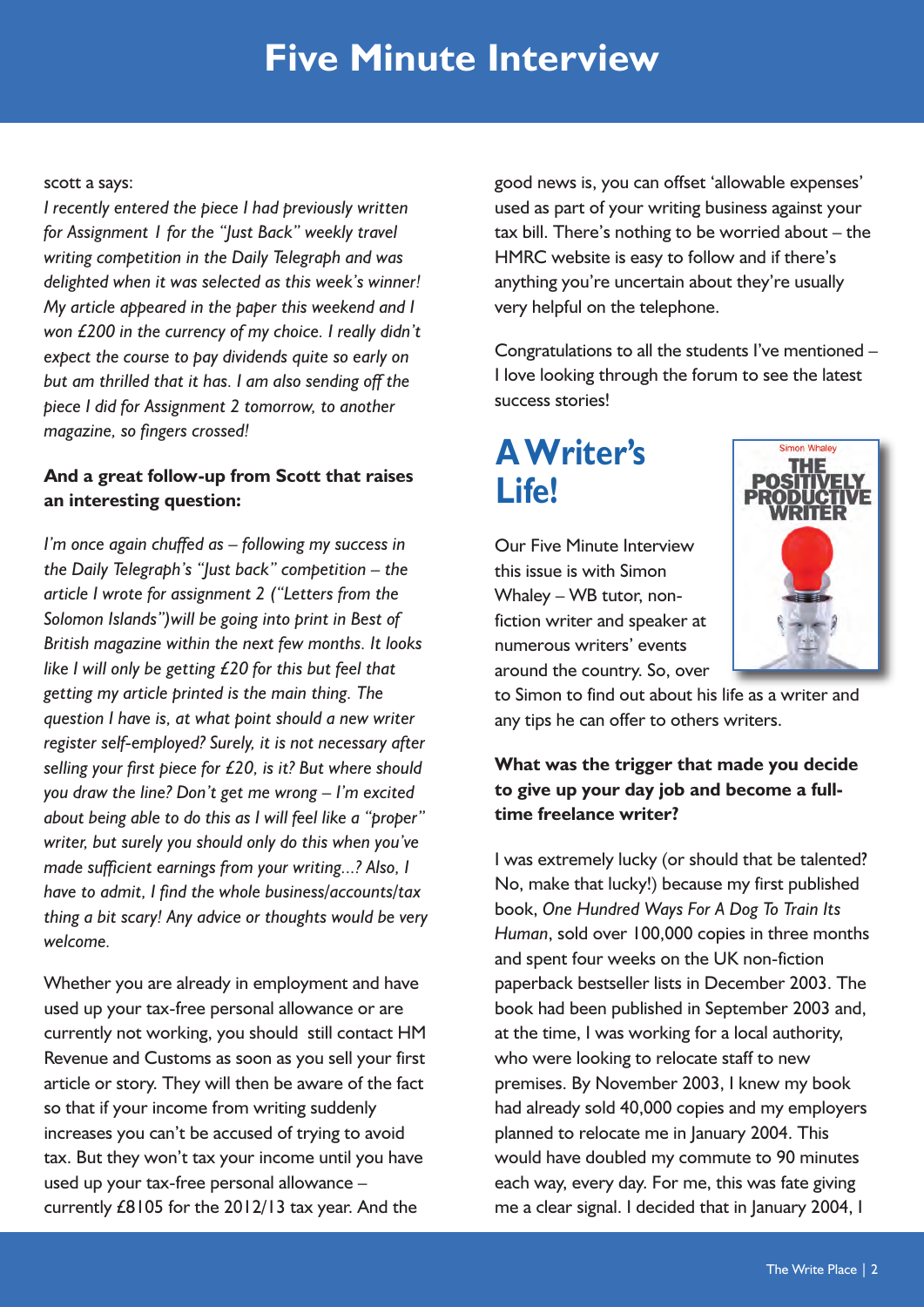would jump ship from the world of being employed, and set sail on my own as a freelance writer. When the book hit the bestseller lists in December, I realised that I could afford to support myself financially for the next 12 months. I left my paid employment at the local authority on a Friday in January 2004, and the following Monday, I travelled down to London to have lunch with my publishers, Hodder & Stoughton, who then commissioned me to write a second book, *100 Muddy Paws For Thought*.

**You are probably best known for your nonfiction books. These days, as well as publishers promoting your books, you're expected to share some of the burden. What would be your top three tips for promoting yourself and your writing?**

Tip 1 – Have a website. Not only can this promote your books, but it can also promote you. On my own website: *www.simonwhaley.co.uk* there are pages about my books, but also about my articles, short stories and my photography. Connected with a website, a blog is a good idea too. On my website, the blog is my news page, where I post news about my writing and writing-related experiences. I also have a blog for my Writers Bureau students, or any writer for that matter, which is *http://simonwhaleytutor.blogspot.com*, where I offer advice to budding writers. It's also a useful method of publicising my latest book, *The Positively Productive Writer*.

Tip 2 – Social networking. I'm not as good at this as I should be. I'm on Facebook, but I'm not a fan of it, however, I'm trying to learn more so that I can develop a page for each of my books. I much prefer Twitter, because it is short and succinct and you can use it to disseminate information to a lot of people, quickly. I often tweet about an update I've made to my website, which encourages people to look at the website for more information.

Tip 3 – Offer to do talks at local groups. The best way of publicising a book is by word of mouth – your mouth. I've done talks to writers' groups, local Women's Institute groups, PROBUS and civil service pension groups. Most of these community groups are desperate for speakers and want someone to chat for about 30 to 40 minutes and then answers questions from the group. It's great fun, and these groups often support you by buying your book afterwards. Put it this way – I've sold over £3,000-worth of my books from doing talks.

**As well as writing and tutoring, you speak at some of the best known writers' conferences each year. What are the main benefits writers can expect to gain from attending such events?**

Meeting other writers, face to face! By its very nature, creative writing is an isolating experience. These conferences offer an opportunity to meet up with other people, where you share your experiences and knowledge. Go to any such event and you'll make friends, swap contact details and, suddenly, when you're back home in your writing garret, and you're stuck, you'll then realise you have a wealth of other writers to contact for help. These conferences offer an opportunity to listen to jobbing writers, who'll share their advice, and it gives you an opportunity to learn new skills and perhaps dabble in a genre you've not considered before. Often there's a huge range of workshops and talks to go to  $-$  so many, that it's not possible to go to them all – but it's a great way of supplementing your existing knowledge.

#### **Do you have a writing routine, or are you very flexible about how you work?**

I tend to be quite flexible, purely because I have a lot of fingers in a lot of pies! Sometimes I might be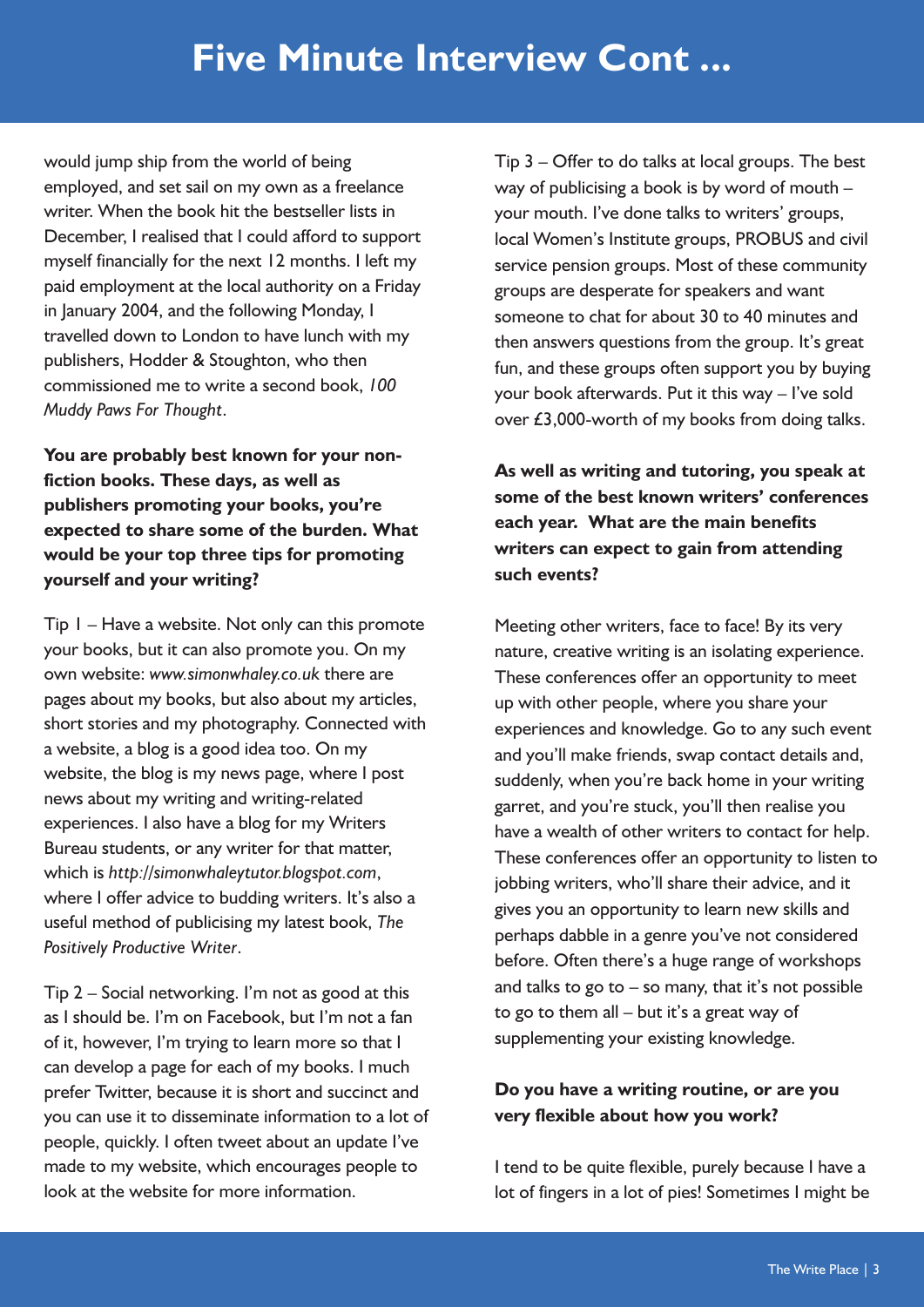### **Nearer Home**

working on a big project, such as a book, whilst at other times I'll be working on articles, short stories, or even readers' letters, as well as creating more workshops and talks. And that all has to be fitted in around marking student assignments. I produce walking routes for *Country Walking* magazine, which means I often keep one eye on the weather. It's better to take photos when the weather is good, so if I wake up and discover it's a sunny day, I sometimes change my plans and go and tackle a walk, so that I can take photos with blue skies!

#### **As a Writers Bureau tutor, if you could give one vital piece of advice to students, what would it be?**

Sometimes, students seem keen to tackle one assignment and then crack on with the next. I understand that  $-$  it's the eagerness to learn! However, the assignment is the first opportunity a student has to put their new skills into practice, although in my opinion it's just the start of the learning process, not the end. The best way to consolidate your learning is to produce more work of your own, between assignments. So, if your assignment asks you to write a travel article, when you receive the feedback from your tutor, learn from it, and instead of moving onto the next assignment, write three more travel articles. And send them off. My students who succeed are the ones who do this extra work. Of course, the more work you produce, the more you have to send out, so the greater the chances of publication!

Thanks to Simon for telling us a little about his working life and providing a lot of helpful tips for would-be writers. If you'd like to watch a video of him talking about his writing, you can see more at: *www.writersbureau.com/video.htm*

### **Nearer Home**

This month's staff profile focuses on Angela Cox, editor of our monthly newsletter – *Freelance Market News*. Angela says:





*Angela Cox*

*to write a few words about my time at The Writers Bureau it dawned on me that I have worked here for half of my life – phew! I first joined The Writers Bureau in 1992 after graduating from Liverpool University with a French Language & Literature honours degree. During the four years that followed I worked in many departments from dispatch to advertising and student services. I jumped at the chance when the position of Freelance Market News editor became available in 1996 and have loved helping thousands of freelance writers to get their work published ever since. Even though I have been doing this job for 16 years I still get a thrill when a subscriber takes the time to let me know that they have had their writing published following a market they found in Freelance Market News.*

Those of you who already subscribe to Freelance Market News will know that not only is it packed with potential markets but there's also a monthly competition that's free to enter for subscribers and details of other competitions around the country. Plus you get reduced entry to our annual Poetry and Short Story competitions and a free Review and Appraisal of a piece of your writing (poetry or prose) that makes it fantastic value for money!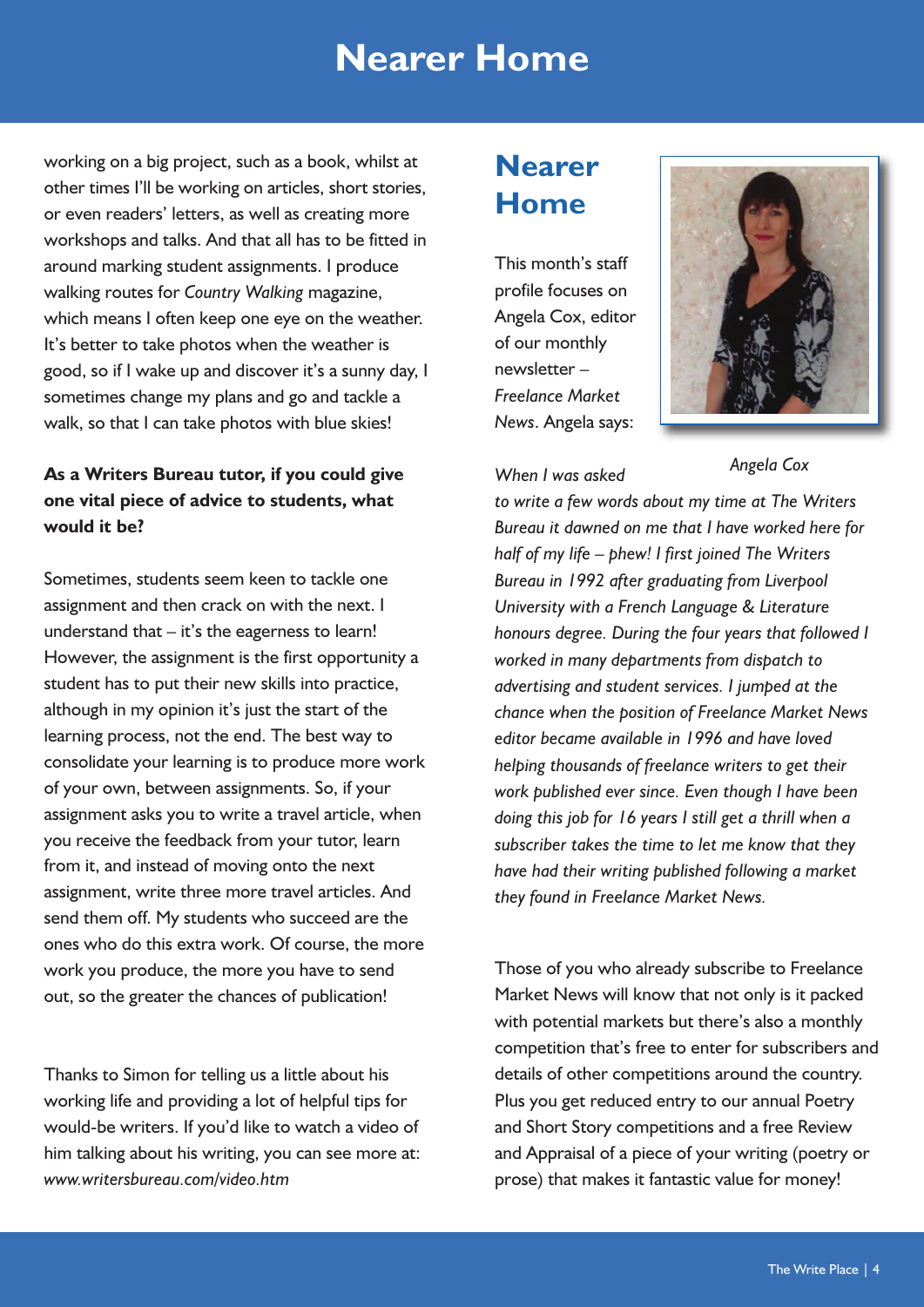### **CompetitionTime**

### **CompetitionTime**

When the last issue came out, we were just about to announce the winners of the 2011 Poetry Competition. There are some beautifully crafted poems among the winners and if you are considering entering our Poetry Competition later in the year I'd strongly recommend reading them to get a feel for the quality you need to achieve. You can find them at *http://www.wbcompetition. com/competition/poetrywinners2011.html*

Our 2012 Short Story

Competition will be running until the end of  $lune - visit$ *http://www.wbcompetition.com/* for details. I make no apology for repeating what I said in my blog recently about making sure that your story is original. One



plot that seems to be common this year is the following:

*A motorist breaks down in the middle of nowhere late at night or a hiker gets lost on a misty moor. A stranger materialises out of nowhere and leads them to a welcoming farmhouse/inn (delete as appropriate). The people have old fashioned clothes and speak oddly but this is more than made up for by their hospitality. Made sleepy by their ordeal, the motorist/ hiker is shown to a comfortable room but wakes up the following morning in a barn/ruin. When they get back to the convenient local village in daylight and ask about their hosts – surprise, surprise, they find that the people have been dead for the past 100 years.*

Can I just say one thing – if you're contemplating writing a story like this, please don't. It's one of those hackneyed plots that make judges groan. Just like the far-fetched ones that end… *and then I woke up, it was all a dream*.

So, if you do feel you need a bit of help with your competition entries (whether you write poetry or short stories) you could do worse than enrol on our *Writing for Competitions – the way to win!*



course. Iain Pattison and Alison Chisholm put this together for us and there are four assignments where you can have tutor feedback on your short stories or poems. Full details are available at *www.writersbureau.com/courses/competitions/*

And talking of this course – it's no coincidence that it's the prize in our monthly competition for May. All you need to do is answer five writing-related questions, but you must get your skates on because the closing date is 31st May. Remember, we hold a different competition each month, with a different course as a prize. So it's always worth keeping an eye on *www.writersbureau.com/ writing/monthly-competition.htm*

### **Miscellany**

The latest edition of the student e-zine, *Chapter and Verse*, is now available in the student area. It is the last issue that our current editor, Amanda John, will be producing. So, thanks to Amanda for all her hard work. But we have got a new editor already and she'll be introducing herself in the next issue which will be out in summer. The theme for the next issue is 'Winning!' – so if you'd like to contribute, just check out the submission guidelines in the student area.